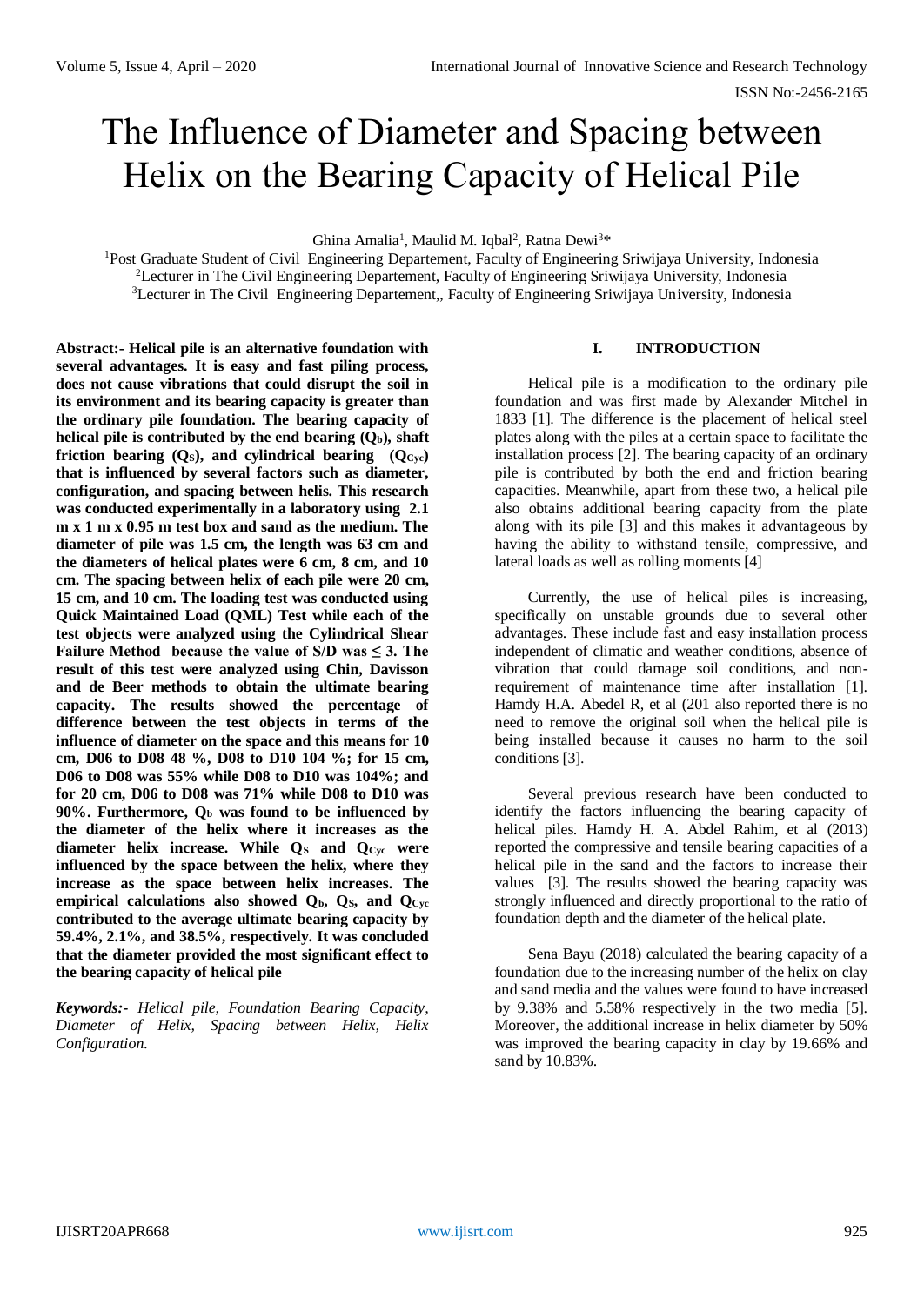ISSN No:-2456-2165

Meanwhile, Likitha, H. et al (2017) analyzed the influence of the helix on the bearing capacity of the helical pile foundation [6]. The experiment was conducted in the laboratory on cohesive soils and the results showed the diameter of the helical plate had a very significant influence. This, therefore, means the value of the bearing capacity of the pile was directly proportional to the increasing diameter of the plate.

# **II. MATERIALS AND METHODOLOGY**

## *A. Materials*

The materials used in this research include:

#### *Testing Instrument*

The test was conducted on a laboratory scale using a test box with 210 cm length, 100 cm width, and 95 cm height which was placed under a load frame to withstand the force exerted by a 2 tons hydraulic jack. Moreover, two LVDT were placed on the left and right sides of plate as the head of pile to measure the decrease while a 5 tons load cell was used to evaluate the load provided to the test objects. The LVDT and Load cell were subsequently connected to the Data logger with the TDS-302 series to observe the reading values. The testing instrument installation is illustrated in the following.



Fig 1:- Illustration of Testing Instrument

#### *Sand*

The sand used as a testing medium was first dried and sampled and the properties obtained are presented in Table 1.

| <b>Soil Properties</b>                       | Value                     |
|----------------------------------------------|---------------------------|
| Specific Gravity, Gs                         | 2.639                     |
| <b>Grains Gradation</b>                      | $C_u = 3$ and $C_c = 1.5$ |
| Volume Weight, $\gamma$ (KN/m <sup>3</sup> ) | 13.92                     |
| Water Content, w (%)                         |                           |
| Friction Angle, .                            | २००                       |

Table 1:- Soil Properties

## *Helical Pile*

The helical piles were made of steel with a diameter of 1.5 cm and a length of 63 cm. Three steel helical plates with diameters of 10 cm, 8 cm, and 6 cm and a thickness of 1 mm were placed on a pile. However, 15 pieces of helical piles with varying diameters and space were used as shown in Table 2

| <b>Space</b><br><b>Between</b> | Diameter of the Helical, D | <b>Pile</b><br><b>Notation</b> |    |                     |
|--------------------------------|----------------------------|--------------------------------|----|---------------------|
| Helical,<br>$S$ (cm)           | Top                        |                                |    |                     |
|                                | 6                          | 6                              | 6  | $D06-10$            |
|                                | 8                          | 8                              | 8  | $D08-10$            |
| 10                             | 10                         | 10                             | 10 | $D10-10$            |
|                                | 6                          | 6                              | 6  | D <sub>06</sub> -15 |
| 15                             | 8                          | 8                              | 8  | D <sub>08</sub> -15 |
|                                | 10                         | 10                             | 10 | D10-15              |
| 20                             | 6                          | 6                              | 6  | D <sub>06</sub> -20 |
|                                | 8                          | 8                              | 8  | D <sub>0</sub> 8-20 |
|                                | 10                         | 10                             | 10 | D <sub>10</sub> -20 |





Fig 2:- Illustration of The Helical Pile

#### *B. Methodology*

Before the loading test was conducted, the dried sand was placed in a test box under the load frame and inserted in layers with a thickness of approximately 30 cm for each followed by a little compaction using a plate compactor. After the sand reached an elevation of 90 cm, the helical pile was slowly inserted by turning to the specified depth of 53 cm. Subsequently, the retaining plate was mounted above the helical pile as the footing of the testing instrument and the hydraulic jacks, load cells, and support tubes were arranged on the plates until they reached the elevation of the load frame while the LVDT was mounted on the left and right sides of the plate. All instruments were arranged symmetrically making the resultant load parallel to the axis of the helical pile [7] as shown in Figure 1.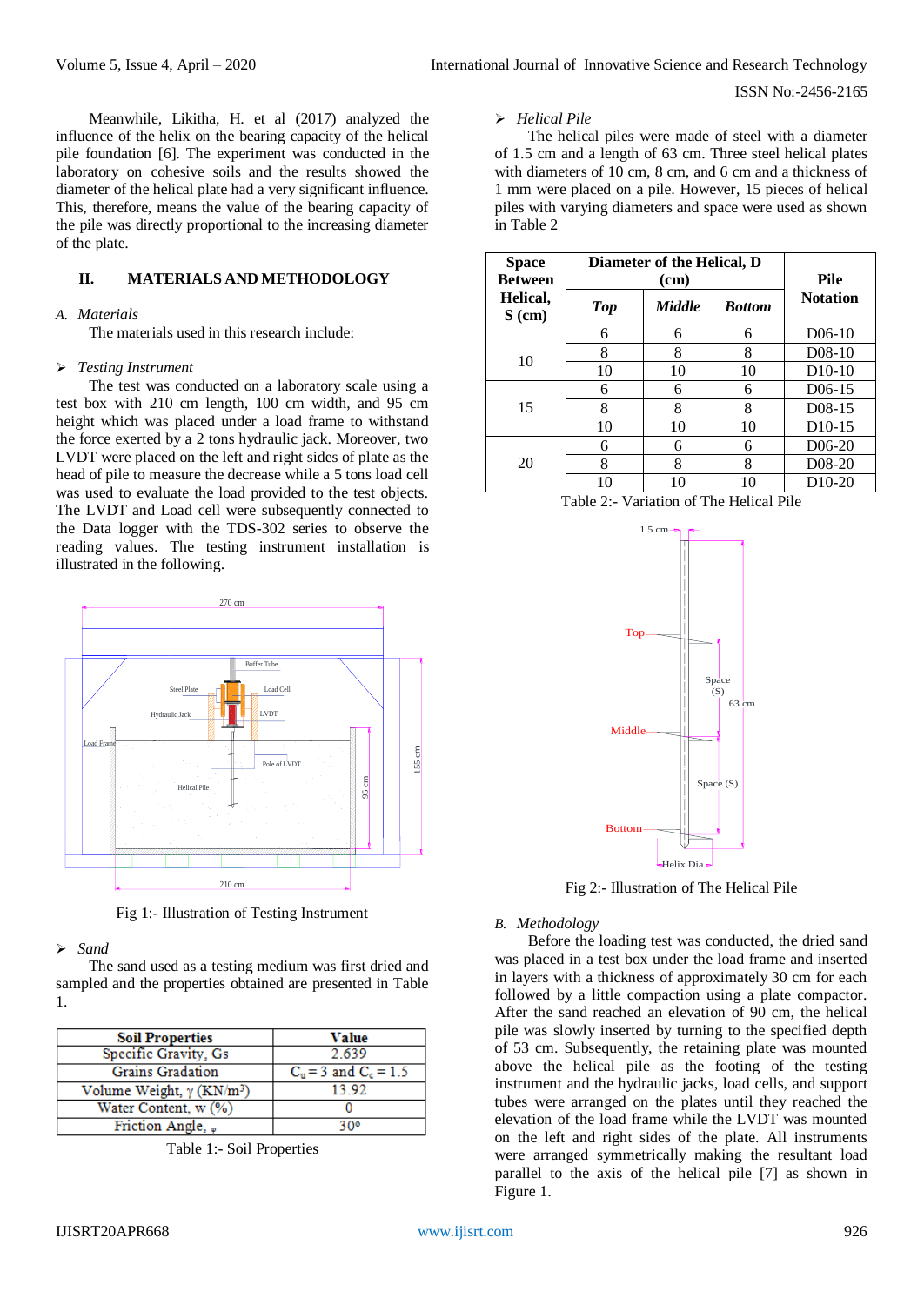ISSN No:-2456-2165

The loading test conducted was Quick Maintained Load Test (QML) using the ASTM D-1143 procedure [8]. This method is relatively faster compared to others required by ASTM and it involves a gradual increase of load at every 5% of the planned load calculated using the cylindrical bearing method of Mitsch and Clemence [3] until the load collapse is reached. The load increase was withheld at the fastest 4 minutes but not more than 15 minutes and the values were recorded at 5 minutes interval starting from 0. Moreover, the loading test was conducted until the pile collapsed in accordance with the provision of ASTM D 1143 [8] that testing should be stopped if the load reaches 1.5 to 2x of the planned load.

# **III. RESULT AND DISCUSSION**

The load-settlement curve from the loading test generally produces a shape showing three phases of change in the behavior of the test object.

The first is the linear-elastic starting phase where the increases in load lead to a constant decrease thereby creating a linear curve. The second part is the transition from the elastic to the plastic phase where there is an imbalance between the load and the decrease thereby creating a parabolic curve. Meanwhile, the third or linearplastic phase shows a significant decrease irrespective of the load and the stiffness of the test object was observed to be reduced or totally lost in this phase.

Table 3 shows the recapitulation of the load and the maximum reduction achieved by each test object during the loading test process.

Fig. 3 shows a load-settlement curve on the influence of the diameter of the helical plate represented by D06-20, D08-20, and D10-20 test objects.

| <b>Helical piles</b> | <b>Achieved Maximum</b><br>Load (KN) | <b>Maximum</b><br>Settlement (mm) |  |  |  |
|----------------------|--------------------------------------|-----------------------------------|--|--|--|
| D <sub>06</sub> -10  | 4.60                                 | 228.00                            |  |  |  |
| D <sub>06</sub> -15  | 5.00                                 | 235.50                            |  |  |  |
| D <sub>06</sub> -20  | 4.90                                 | 235.50                            |  |  |  |
| $D08-10$             | 9.00                                 | 249.00                            |  |  |  |
| D <sub>08</sub> -15  | 10.10                                | 226.00                            |  |  |  |
| D <sub>0</sub> 8-20  | 9.70                                 | 235.00                            |  |  |  |
| $D10-10$             | 14.80                                | 233.00                            |  |  |  |
| D <sub>10</sub> -15  | 14.10                                | 239.00                            |  |  |  |
| D <sub>10</sub> -20  | 17.70                                | 242.00                            |  |  |  |

Table 3:- Summary Of Loading Test

The size diameter of the helix had a great and direct proportional effect on the stiffness of the test object. This was discovered from the ability of the D10-20 test object with the largest helix diameter to maintain its stiffness against the load given compared to the others.



Fig 3:- Influence of Diameter on the Bearing Capacity of the Helical pile



Fig 4:- Influence of Space on the Bearing Capacity of Helical pile

Fig. 4 is a Load-Settlement curve with the variation in the space between the helix represented by D10-20, D10- 15, and D10-10 test objects. The figure shows the additional space between the helical plates does not have a significant effect on the stiffness of the test object.

A graphical method involving dee Beer, Chin, and Davisson were used to obtain the ultimate bearing capacity of each test object in addition to the use of an empirical method.

#### *A. Bearing Capacity of Pile With Empirical Methods*

The helical pile were designed to fulfill the cylindrical failure method with an S/D ratio less than 3 and the use of sand as the soil media. Therefore, the empirical method formula used to determine the bearing capacity of the helical pile involved the cylindrical failure method for the non-cohesion soil by Mitsch and Clemence [3]. The following is an example involving the calculation of the empirical bearing capacity for the D06-20 pile.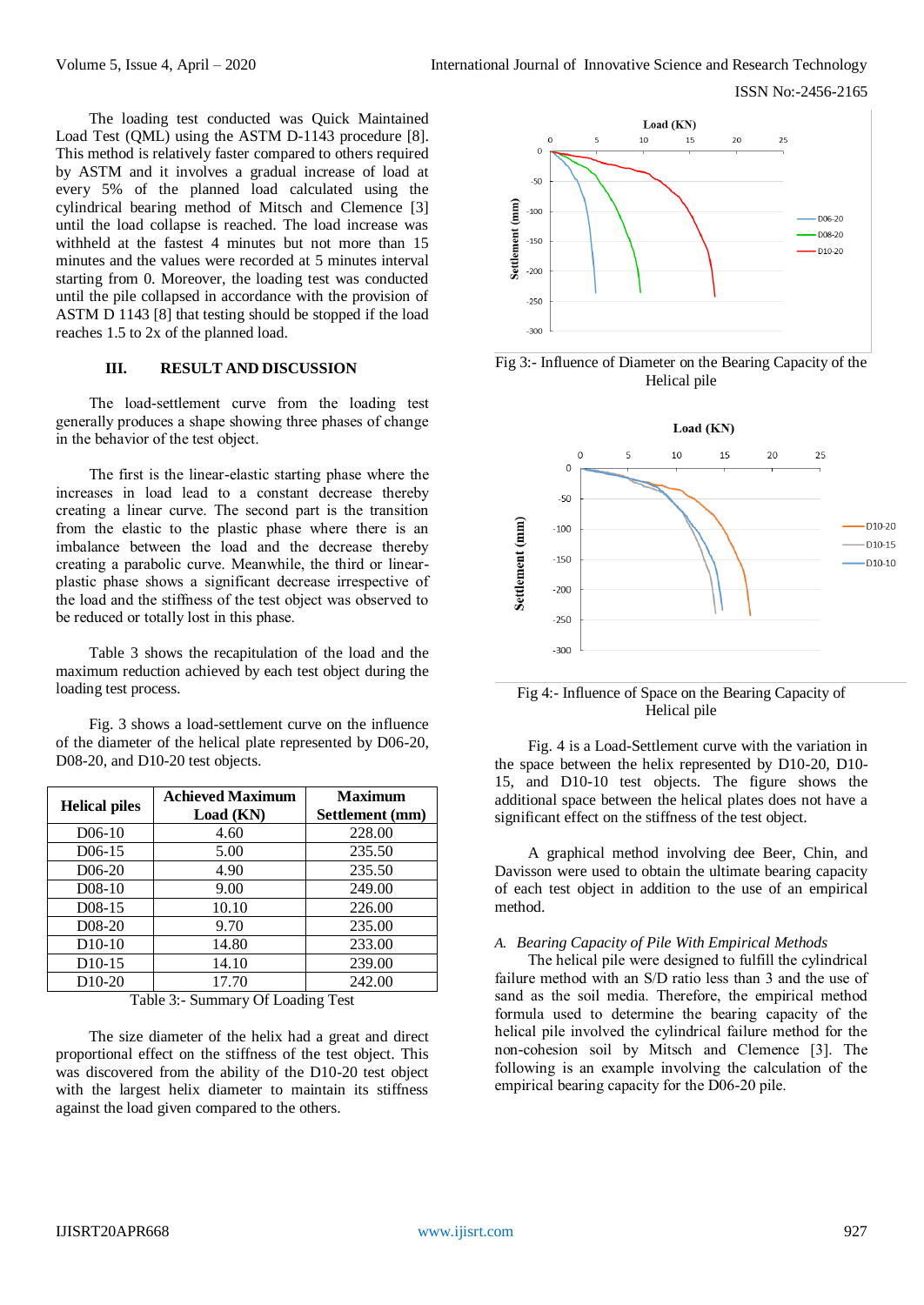- $Q_b = N_q \gamma$   $H_n (\pi (D^2 d^2)/4)$  $= (22.5) (13.92 \text{ KN/m}^3) (0.5 \text{ m}) (\pi ((0.06 \text{ m})^2 - (0.015 \text{ m}))$  $m)^2$ )/4)  $= 0.415$  KN
- $Q_s = \pi d h_{\text{eff}} 0.5 \gamma' K_s \tan\theta$ 
	- $= \pi (0.015 \text{ m}) (0.04 \text{ m}) (13.92 \text{ KN/m}^3) (2.5) (0.32)$  $= 0.01$  KN
- $Q_{cyc} = \pi D \cdot 0.5 \quad \gamma' K_S \cdot \tan\theta \quad (H_n^2 H_1^2)$  $= \pi (0.06 \text{ m}) (13.92 \text{ KN/m}^3) (2.5)(0.32)(0.5 \text{ m})^2 - (0.1 \text{ m})^3$  $(m)<sup>2</sup>$  $= 0.45$  KN
- $Q_{ult} = Q_b + Q_s + Q_{cyc}$ 
	- $= 0.145$  KN + 0.01 KN + 0.45 KN  $= 0.88$  KN

The recapitulation of the bearing capacity of each test object using the empirical formula is presented in Table 8.

#### *B. Bearing Capacity of Pile With Graphic Method*

These figures below show some of the graphic methods used to obtain bearing capacity values based on loading test data obtained from the field. The interpretation of the test result data to obtain bearing capacity using the Chin method is shown in Fig.5.



Fig 5:- Ultimate Bearing Capacity Using Chin Method for the D06-20 Pile

In the Chin method, the ultimate bearing capacity value was obtained by using the following formula

$$
Q_u=\frac{1}{C1}
$$

Where C1 is the slope coefficient of the linear regression line from the data of the loading test which according to the graph was 0.1737, therefore, the value of the bearing capacity was 4.80 KN.



Fig 6:- Ultimate Bearing Capacity Using the De-Beer Method for the D06-20 Pile

Fig. 6 shows the data interpretation method using the de Beer method with the loading test results plotted on a double-logarithmic graph to produce a form that seems to intersect each other and the cutoff point was the ultimate bearing capacity value [10]. Therefore, according to the figure, the value for the D06-20 test object was 3.7 KN.

The Davisson method presented in Fig.7 shows the ultimate bearing capacity is the intersection between the second linear line against the loading graph [11] and the value for the D06-20 test object was found to 2.5 KN.



Fig 7:- Ultimate Bearing Capacity Using the Davisson Method for the D06-20 Test Object

| <b>Pile</b>         | <b>Ultimate Bearing Capacity, Qu (KN)</b> |         |       |  |  |  |  |  |
|---------------------|-------------------------------------------|---------|-------|--|--|--|--|--|
|                     | <b>Davisson</b>                           | De Beer | Chin  |  |  |  |  |  |
| $D06-10$            | 1.80                                      | 2.80    | 4.79  |  |  |  |  |  |
| $D08-10$            | 3.20                                      | 2.60    | 7.80  |  |  |  |  |  |
| $D10-10$            | 7.50                                      | 7.00    | 13.23 |  |  |  |  |  |
| D <sub>06</sub> -15 | 2.30                                      | 3.00    | 4.98  |  |  |  |  |  |
| D <sub>0</sub> 8-15 | 4.00                                      | 3.10    | 9.52  |  |  |  |  |  |
| $D10-15$            | 9.00                                      | 8.80    | 14.52 |  |  |  |  |  |
| D <sub>06</sub> -20 | 2.50                                      | 3.70    | 4.80  |  |  |  |  |  |
| D <sub>0</sub> 8-20 | 5.00                                      | 4.80    | 9.53  |  |  |  |  |  |
| D <sub>10</sub> -20 | 10.50                                     | 10.10   | 18.73 |  |  |  |  |  |

Table 4:- Recapitulation of Bearing Capacity with Graphic Methods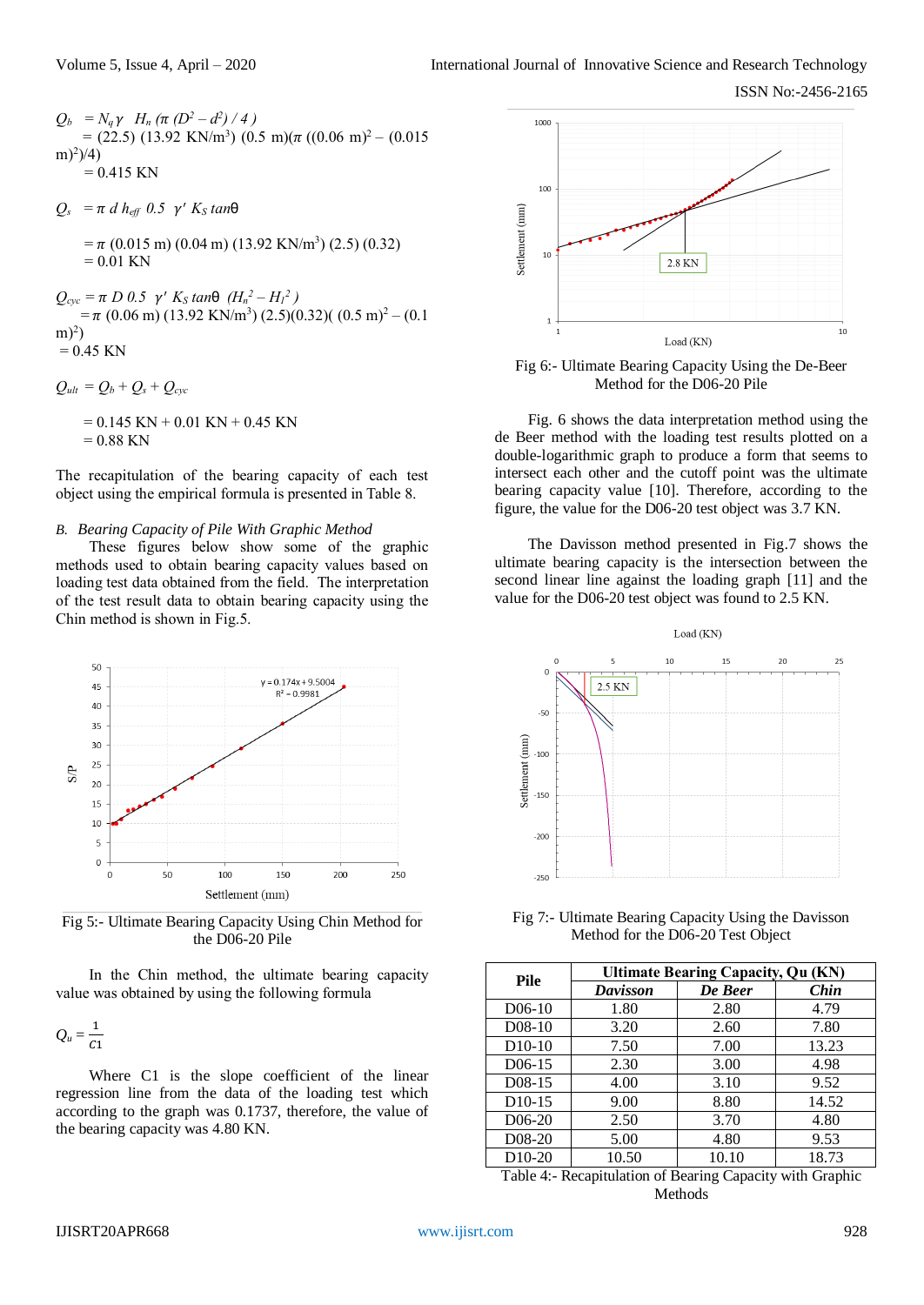ISSN No:-2456-2165

*C. The Bearing Capacity of Pile Due to Variations In Spacing Between Helix*

Fig. 8 shows the graph to compare the bearing capacity using different methods with the diameter of helix fixed at 10 cm while the space was varied at 20 cm, 15 cm, and 10 cm. It was discovered that the space between the helix influences the magnitude of bearing capacity generated by the helical pile.

Table 5 shows the results of the overall bearing capacity of test objects obtained using the empirical, de Beer, Davisson and Chin methods by varying the space between helical plates. It also indicates the percentage of additional bearing capacity. However, the average percentages for the four methods in terms of the influence of space on diameter at 6 cm, S10 to S15 was 12% while S15 to S20 was 8%; for 8 cm, S10 to S15 was 18% while S15 to S24 was 22%; and for 10 cm, S10 to S15 was 16% while S16 to S20 was 16%.



Fig 8:- Comparison of the Bearing Capacity Between The Methods Due to The Influence of Spacing

A greater value of space between the helix was found to have increased the bearing capacity of the pile but the effect is not really significant as observed from the relatively small percentage of addition between the test objects.

|          |          |                     | <b>Ultimate Bearing Capacity, Qu (KN)</b> |   |                 |    |               |    |      |          |
|----------|----------|---------------------|-------------------------------------------|---|-----------------|----|---------------|----|------|----------|
| $D$ (cm) | $S$ (cm) | Pile                | <b>Empirical</b>                          |   | <b>Davisson</b> |    | De Beer       |    | Chin |          |
|          |          |                     | O                                         | % |                 | %  | Q             | %  | O    | %        |
|          | 10       | $D06-10$            | 0.77                                      |   | 1.8             |    | 2.8           |    | 4.79 |          |
| 6        | 15       | $D06-15$            | 0.85                                      | 9 | 2.3             | 28 | 3             | 7  | 4.98 | 4        |
|          | 20       | D <sub>06</sub> -20 | 0.87                                      | 4 | 2.5             | 9  | 3.7           | 23 | 4.80 | $-4$     |
|          | 10       | $D08-10$            | 1.22                                      |   | 3.2             |    | 2.6           |    | 7.80 |          |
| 8        | 15       | $D08-15$            | 1.32                                      | 8 | $\overline{4}$  | 25 | 3.1           | 15 | 9.52 | 22       |
|          | 20       | $D08-20$            | 1.37                                      | 4 | 5               | 25 | 4.8           | 60 | 9.53 | $\Omega$ |
| 10       | 10       | $D10-10$            | 1.75                                      |   | 7.5             |    | $\mathcal{I}$ |    | 13.2 |          |
|          | 15       | $D10-15$            | 1.89                                      | 8 | 9               | 20 | 8.8           | 26 | 14.5 | 16       |
|          | 20       | $D10-20$            | 1.96                                      | 4 | 10.5            | 17 | 10.1          | 15 | 18.7 | 17       |

Table 5:- Recapitulation of Ultimate Bearing Capacity of Helical pile Due to Variations in Spacing between Helix Note: D (the diameter of the helical plate), S (the spacing between the helical plates)

## *D. The Bearing Capacity of The Pile Due to Variation in Diameter of Helix*

Fig. 9 and Table 6 compare the bearing capacity between the four methods with the helical plate diameter

fixed at 10 cm while the space was varied at 20 cm, 15 cm, and 10 cm. The pattern obtained shows the increase in the diameter influenced the bearing capacity produced.

| $S$ (cm) | D    |                                       | Ultimate bearing capacity, Qu (KN) |    |                 |     |           |          |       |    |  |  |
|----------|------|---------------------------------------|------------------------------------|----|-----------------|-----|-----------|----------|-------|----|--|--|
|          | (cm) | <b>Test Object</b><br><b>Notation</b> | <b>Empirical</b>                   |    | <b>Davisson</b> |     | De Beer   |          | Chin  |    |  |  |
|          |      |                                       | $\boldsymbol{\varrho}$             | %  | $\varrho$       | %   | $\varrho$ | %        | Q     | %  |  |  |
|          | 6    | $D06-10$                              | 0.77                               |    | 1.8             |     | 2.8       |          | 4.79  |    |  |  |
| 10       | 8    | D <sub>08</sub> -10                   | 1.22                               | 58 | 3.2             | 78  | 2.6       | $-7$     | 7.80  | 63 |  |  |
|          | 10   | $D10-10$                              | 1.75                               | 44 | 7.5             | 134 | 7.0       | 169      | 13.23 | 70 |  |  |
|          | 6    | D <sub>06</sub> -15                   | 0.85                               |    | 2.3             |     | 3.0       |          | 4.98  |    |  |  |
| 15       | 8    | D <sub>0</sub> 8-15                   | 1.32                               | 56 | 4.0             | 74  | 3.1       | $\Omega$ | 9.52  | 91 |  |  |
|          | 10   | $D10-15$                              | 1.89                               | 43 | 9.0             | 125 | 8.8       | 193      | 14.52 | 52 |  |  |
| 20       | 6    | D <sub>06</sub> -20                   | 0.88                               |    | 2.5             |     | 3.7       |          | 4.80  |    |  |  |
|          | 8    | D <sub>0</sub> 8-20                   | 1.37                               | 56 | 5.0             | 100 | 4.8       | 30       | 9.53  | 99 |  |  |
|          | 10   | $D10-20$                              | 1.96                               | 43 | 10.5            | 110 | 10.1      | 110      | 18.73 | 96 |  |  |

Table 6:- Recapitulation of the Ultimate Bearing Capacity of Helical Pile Due to The Diameter of Helix Note: D (Helical Plate Diameter), S (Spacing between Helical Plate)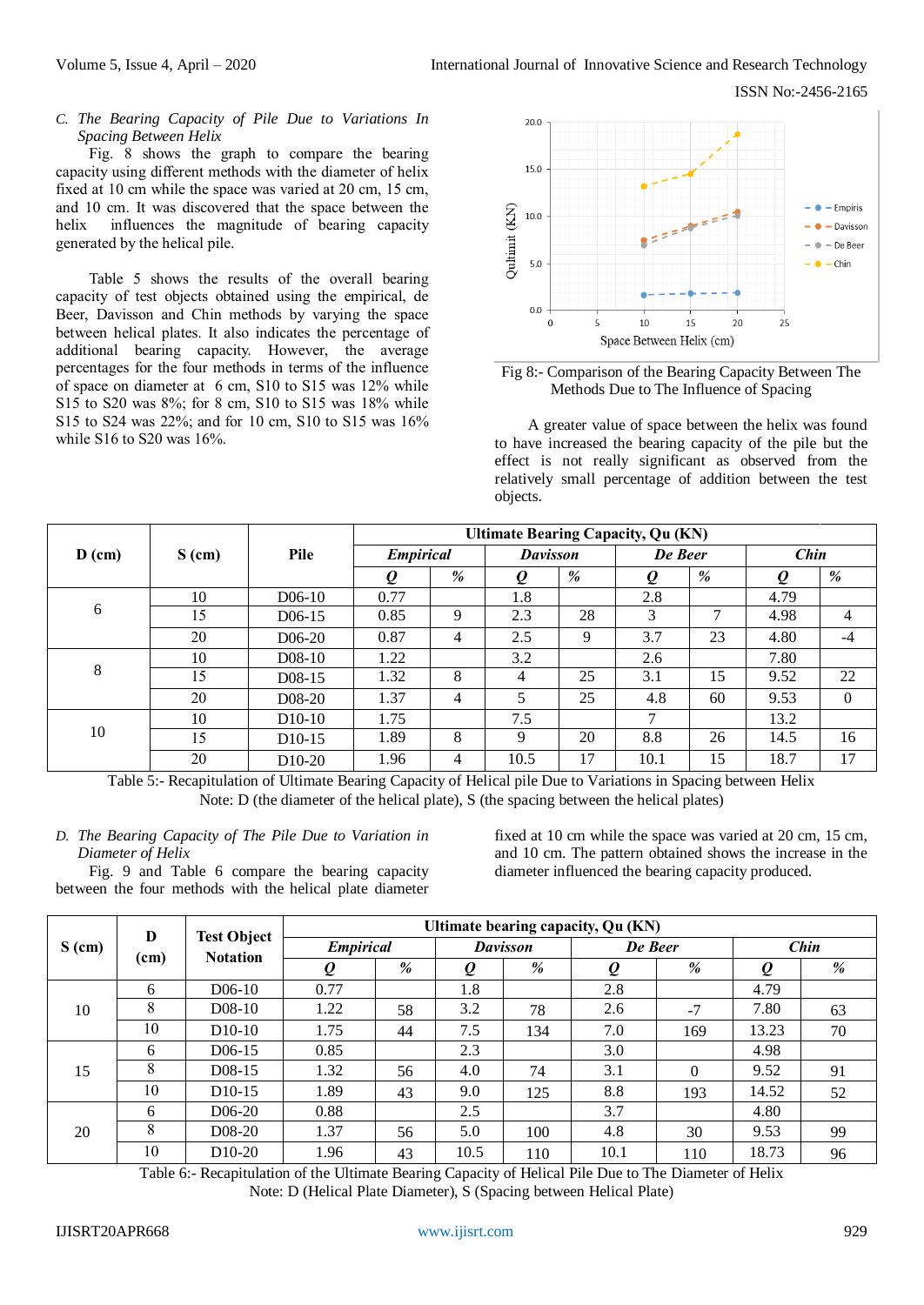

Fig 9:- Comparison of Bearing Capacity Value between Methods Due to The Influence of Diameter

Table 7 also shows the percentage of the additional bearing capacity of each test object through the use of the four methods and the influence of the diameter on space was found to include for 10 cm, D06 to D08 was 48% while D08 to D10 was 104%; for 15cm, D06 to D08 was 55% while D08 to D10 was 104%; and for 20cm, the D06 to D08 was 71% while D08 to D10 was 90%.

These data, therefore, showed a higher value of diameter of the helical plate increased the bearing capacity of the helical pile and this effect was found to be significant based on the percentage of addition

*E. The Influence of Diameter and Space on the Ultimate Bearing Capacity of the Helical Pile*

The helical pile used in this study was designed to fulfill the cylindrical failure method by ensuring  $S/D \le 3$  on each test object. Therefore, the ultimate bearing capacity was calculated using the contribution from the end bearing capacity (Qb), the friction bearing capacity (QS), and the cylindrical bearing capacity of the helical plate (QC). Moreover, Table 6 shows a recapitulation of the contribution of the bearing capacity of the pile.

Table 7 shows  $Q<sub>b</sub>$  was influenced by the helical plate diameter such that a higher value of the diameter produced a greater tip bearing capacity. However, the same effect was observed with the relationship between space and  $Q<sub>S</sub>$ and QCyc.

| Pile                | $Q_b$ (KN)  | $\mathbf{Q}_S$ (KN)                          | $Q_{\text{cyc}}$ (KN)       | $Q_b$ (KN) |
|---------------------|-------------|----------------------------------------------|-----------------------------|------------|
| D <sub>06</sub> -10 | 0.42        | 0.06                                         | 0.30                        | 0.77       |
| D <sub>06</sub> -15 | 0.42        | 0.03                                         | 0.40                        | 0.85       |
| D <sub>06</sub> -20 | 0.42        | 0.01                                         | 0.45                        | 0.88       |
| D <sub>0</sub> 8-10 | 0.76        | 0.05                                         | 0.40                        | 1.22       |
| $D08-15$            | 0.76        | 0.03                                         | 0.53                        | 1.32       |
| D <sub>0</sub> 8-20 | 0.76        | 0.00                                         | 0.61                        | 1.37       |
| D <sub>10</sub> -10 | 1.20        | 0.05                                         | 0.50                        | 1.75       |
| D <sub>10</sub> -15 | l.20        | 0.02                                         | 0.66                        | 1.89       |
| D <sub>10</sub> -20 | .20         | 0.00                                         | 0.76                        | 1.96       |
|                     | .<br>------ | $\sim$ $\sim$ $\sim$ $\sim$<br>$\sim$ $\sim$ | $\sim$ $\sim$ $\sim$ $\sim$ |            |

Table 7:- Recapitulation of Ultimate Bearing Capacity Contributions

The table also shows  $Q_b$ ,  $Q_s$ , and  $Q_{Cyc}$  averagely contributed to the ultimate bearing capacity by 51.4%, 2.1%, and 38.5%, respectively. Therefore, it is possible to conclude that the diameter has the most significant effect compared to space on the ultimate bearing capacity produced.

## **IV. CONCLUSION**

Based on the research, it was concluded that:

- $\triangleright$  A higher value for the diameter and a farther space between the helical plates was found to produce more bearing capacity. However, the average additional percentage showed the diameter variation had the most significant effect.
- $\triangleright$  Concerning the contributions of  $Q_b$ ,  $Q_s$  and  $Q_{Cyc}$  from empirical calculations, the end bearing capacity  $(Q_b)$ was found to be influenced by the diameter of the helix where the  $Q<sub>b</sub>$  increases as the diameter helx increase. While the values of saft friction bearing capacity  $(Q<sub>S</sub>)$ and cylindrical bearing capacity (Q<sub>Cyc</sub>) were influenced by the space between the helix, where  $Q_S$  and  $Q_{Cyc}$ incease as the space between helix increases. Moreover, the empirical calculations showed the  $Q_b$ ,  $Q_s$ , and  $Q_{Cyc}$ contributed to the ultimate bearing capacity on the average by 59.4%, 2.1%, and 38.5% respectively. Furthermore, the percentage values indicated the addition of the helical plate diameter had the most significant influence on the increase in the bearing capacity.